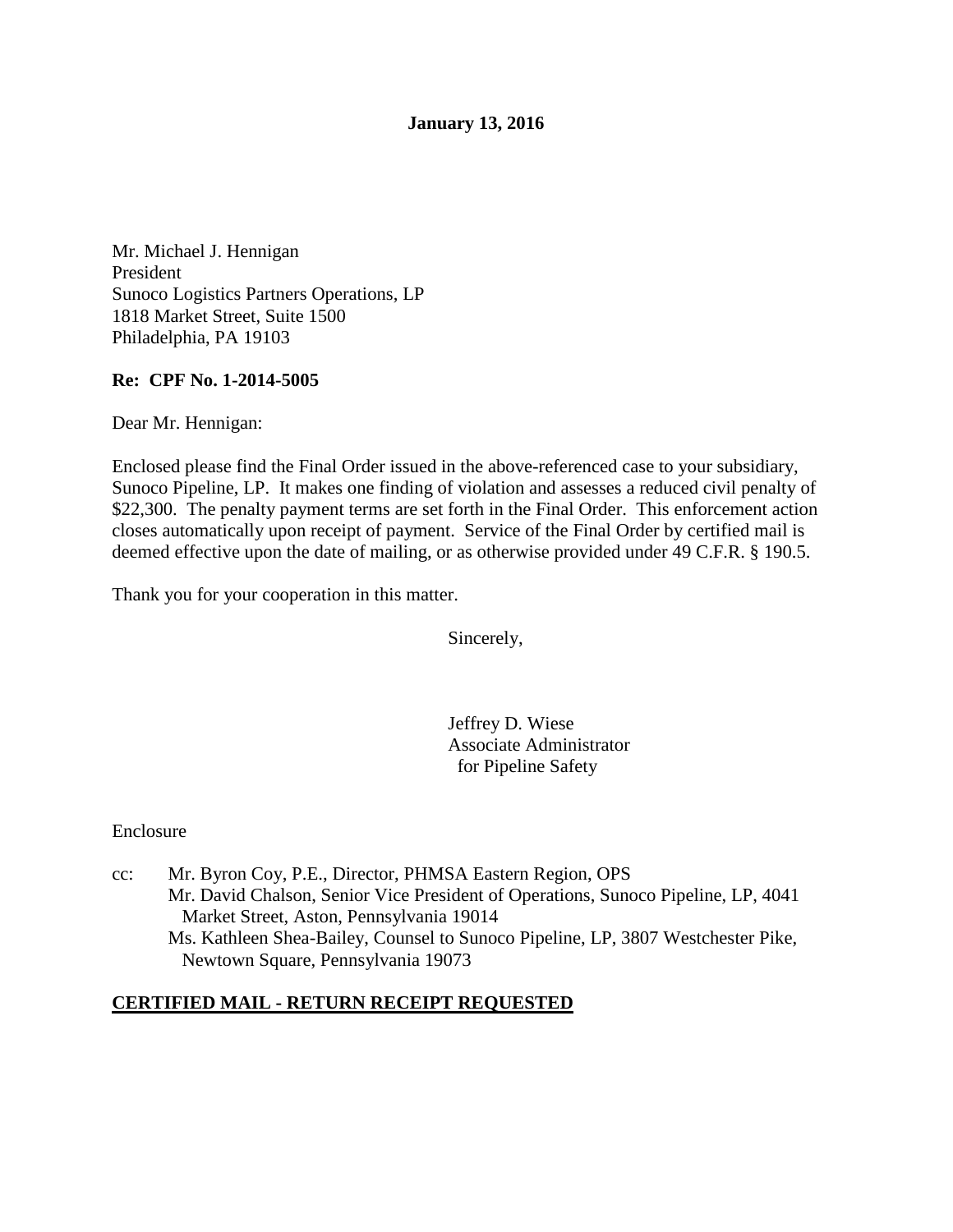# **U.S. DEPARTMENT OF TRANSPORTATION PIPELINE AND HAZARDOUS MATERIALS SAFETY ADMINISTRATION OFFICE OF PIPELINE SAFETY WASHINGTON, D.C. 20590**

 **) In the Matter of )** 

**Sunoco Pipeline, LP, ) CPF No. 1-2014-5005 a subsidiary of Sunoco Logistics Partners Operations, LP, )** 

 **)** 

 **)** 

**\_\_\_\_\_\_\_\_\_\_\_\_\_\_\_\_\_\_\_\_\_\_\_\_\_\_\_\_\_\_\_\_\_\_\_\_\_\_\_\_\_\_\_\_\_\_\_\_\_\_\_\_\_ )** 

**\_\_\_\_\_\_\_\_\_\_\_\_\_\_\_\_\_\_\_\_\_\_\_\_\_\_\_\_\_\_\_\_\_\_\_\_\_\_\_\_\_\_\_\_\_\_\_\_\_\_\_\_\_** 

**Respondent. )** 

# **FINAL ORDER**

During the weeks of April 1 and April 8, 2013, pursuant to 49 U.S.C. § 60117, a representative of the Pipeline and Hazardous Materials Safety Administration (PHMSA), Office of Pipeline Safety (OPS), conducted an inspection of the procedures and records of Sunoco Pipeline, LP (Sunoco or Respondent), at its facilities in Icedale, Pennsylvania. Sunoco, a subsidiary of Sunoco Logistics Partners Operations, LP, operates more than 7,500 miles of liquid pipelines across the United States.<sup>1</sup>

As a result of the inspection, the Director, Eastern Region, OPS (Director), issued to Respondent, by letter dated October 2, 2014, a Notice of Probable Violation and Proposed Civil Penalty (Notice). In accordance with 49 C.F.R. § 190.207, the Notice proposed finding that Sunoco had violated 49 C.F.R. § 195.573 and assessing a civil penalty of \$29,500 for the alleged violation.

Respondent responded to the Notice by letter dated October 31, 2014 (Response). Sunoco contested the allegation of violation, offered information in response to the Notice, and requested that the proposed civil penalty be reduced or eliminated. On February 27, 2015, Respondent sent an additional response to PHMSA (Second Response), offering additional information in support of its arguments contesting the allegation. Respondent did not request a hearing and therefore has waived its right to one.

# **FINDING OF VIOLATION**

The Notice alleged that Respondent violated 49 C.F.R. Part 195, as follows:

 $\overline{a}$ 1 *Sunoco Logistics Partners Operations LP* website: http://www.sunocologistics.com/Public-Awareness/26/ (last visited September 22, 2015); Bloomberg Business, Company Overview of Sunoco Pipeline LP. website: http://www.sunocologistics.com/Public-Awareness/26/ (last visited September 22, 2015).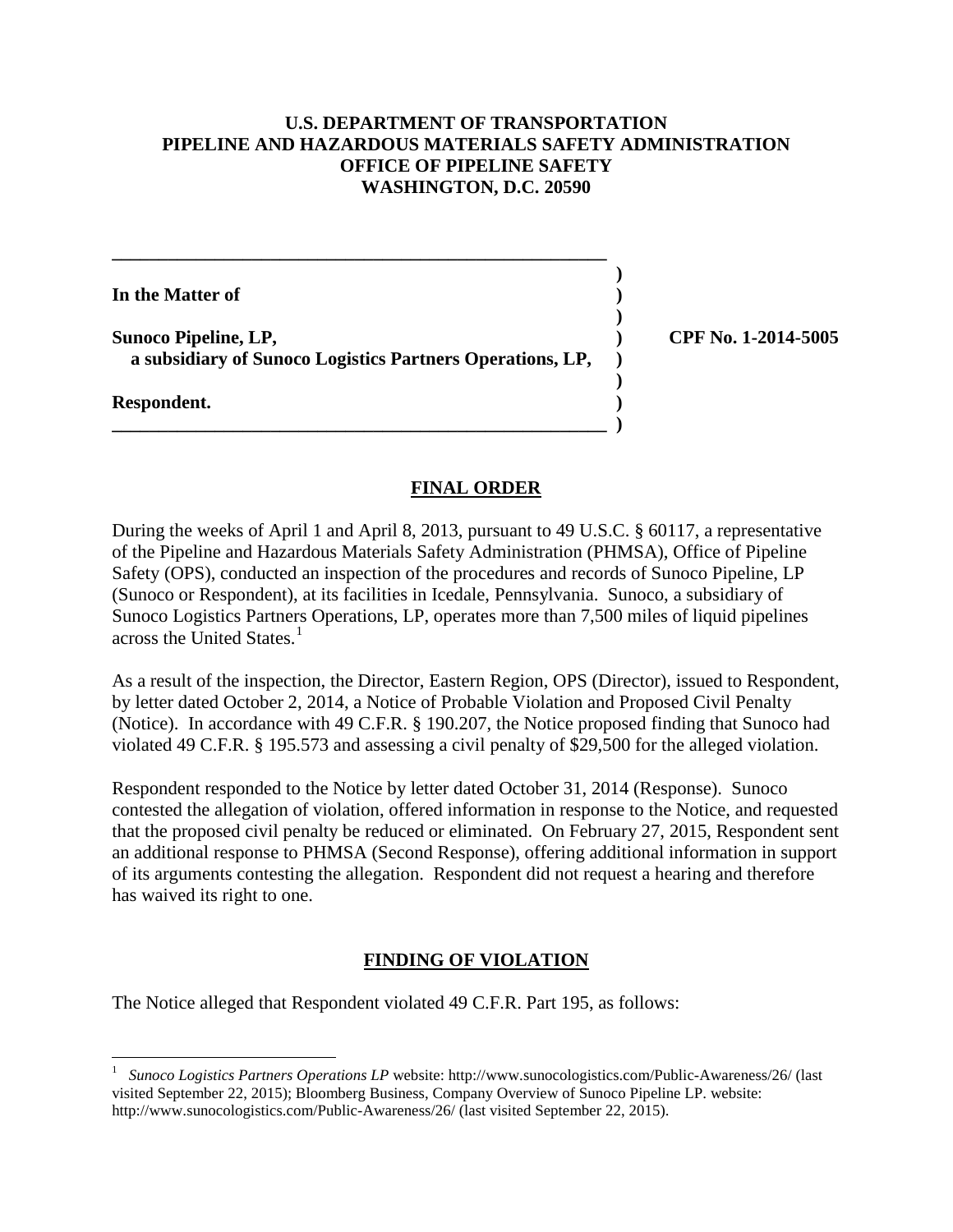**Item 1:** The Notice alleged that Respondent violated 49 C.F.R. § 195.573(e), which states:

### **§ 195.573 What must I do to monitor external corrosion control?**

(a) *Protected pipelines.* You must do the following to determine whether cathodic protection required by this subpart complies with § 195.571: …

(e) *Corrective action*. You must correct any identified deficiency in corrosion control as required by  $\S$  195.401(b). However, if the deficiency involves a pipeline in an integrity management program under § 195.452, you must correct the deficiency as required by § 195.452(h).

The regulation further references 49 C.F.R. § 195.401(b), which states:

### **§ 195.401 General requirements.**

(a) …

(b) An operator must make repairs on its pipeline system according to the following requirements:

(1) *Non Integrity management repairs.* Whenever an operator discovers any condition that could adversely affect the safe operation of its pipeline system, it must correct the condition within a reasonable time. However, if the condition is of such a nature that it presents an immediate hazard to persons or property, the operator may not operate the affected part of the system until it has corrected the unsafe condition.

(2) *Integrity management repairs*. When an operator discovers a condition on a pipeline cover under § 195.452, the operator must correct the condition as prescribed in § 195.452(h).

The Notice alleged that Respondent violated 49 C.F.R. § 195.573(e) by failing to correct identified deficiencies in corrosion control within a reasonable time, as required by § 195.401(b)(1). Specifically, the Notice alleged that Sunoco failed to act within a reasonable time to correct identified deficiencies in corrosion control at test stations 7636+69 and 7245+00 of Unit 3241 near Greensburg, Pennsylvania (Unit 3241).

According to PHMSA, the cathodic protection at these stations was deficient because it did not meet the requirements set out in § 195.571, which requires that cathodic protection (CP) must meet the applicable criteria contained in paragraph 6.2 of National Association of Corrosion Engineers, International (NACE) Standard Practice (SP) 0169. $^2$  To meet the CP criteria delineated under NACE SP 0169 and more fully described in the Notice, the records for stations

 2 *See* 49 C.F.R. § 195.571, which states:

**<sup>§ 195.571</sup> What criteria must I use to determine the adequacy of cathodic protection?**

Cathodic protection required by this subpart must comply with one or more of the applicable criteria and other considerations for cathodic protection contained in paragraphs 6.2 and 6.3 of NACE SP 0169 (incorporated by reference, *see* § 195.3).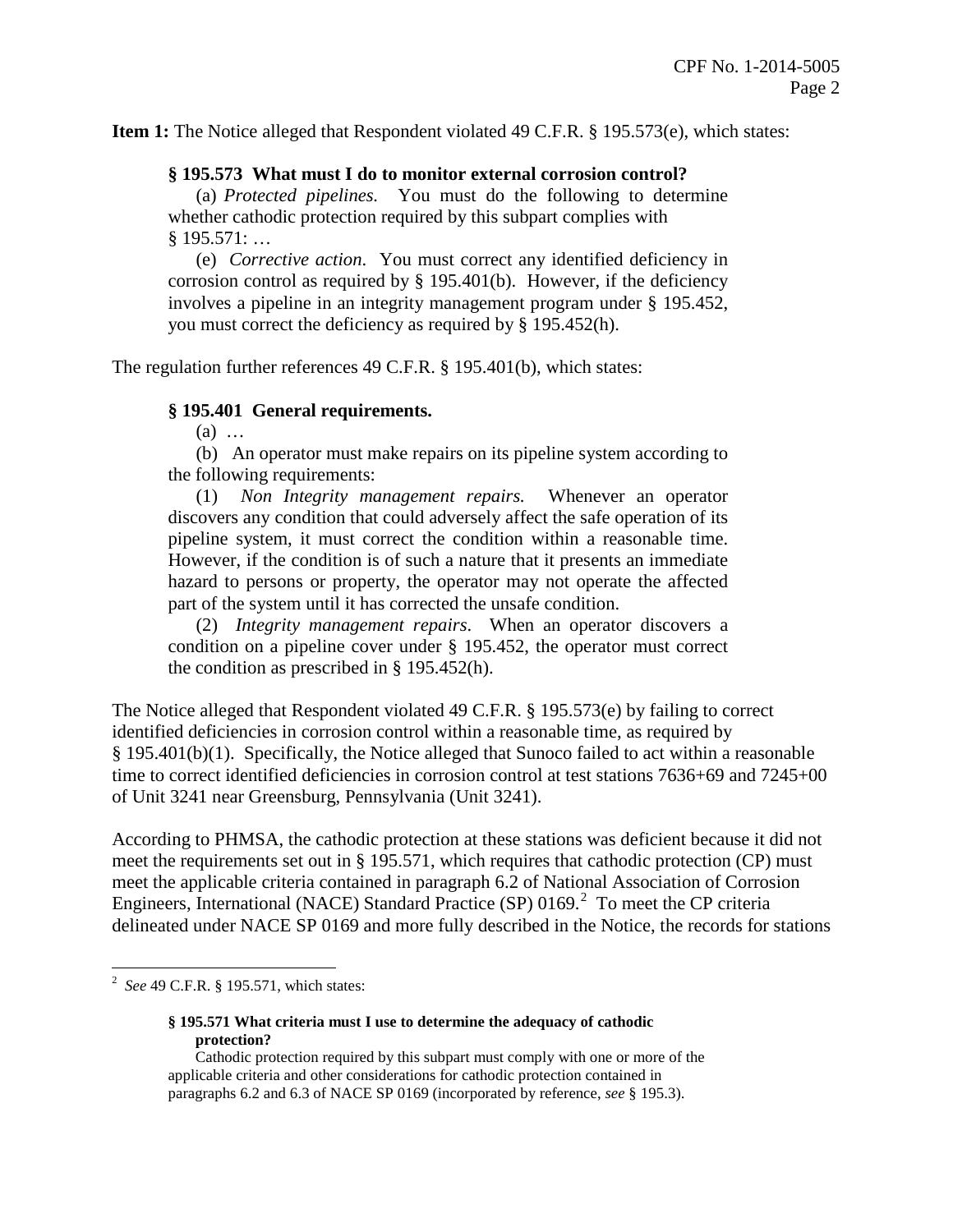7245+00 and 7636+69 had to show pipe-to-soil readings of at least minus  $.85V$ .<sup>3</sup> However, the records for station 7245+00 taken from 12/28/2010 to 12/16/2012 allegedly showed pipe-to-soil readings of below minus .85V, and records for station 7636+69 taken from 9/30/2010 to  $2/1/2012$  showed pipe-to-soil readings of below minus .85V.<sup>4</sup> Further, as detailed below, for station 7245+00 these deficiencies were first noticed on November 20, 2009, but were not permanently corrected until December 17, 2012.<sup>5</sup>

In its Response, Sunoco acknowledged that the readings were low at both test stations during the time periods alleged in the Notice, but made several arguments as to why Respondent should not be found in violation of § 195.573(e). First, Respondent claimed that it had undertaken two engineering evaluations, as allowed under the company's own procedures, to determine alternative measures to correct the identified corrosion deficiencies.<sup>6</sup> Sunoco also claimed that these evaluations were aimed at determining both temporary and long-term solutions.<sup>7</sup>

Respondent asserted that these actions included installing a temporary bond on Unit 3241 to provide cathodic protection from an adjacent system, and also implementing a long-term improvement plan for this unit.<sup>8</sup> Sunoco conceded, however, that it removed the temporary bond after 10 months to accommodate a close interval survey and that this bond remained disconnected because it was depriving another area of sufficient cathodic protection current.<sup>9</sup> Sunoco also claimed that in December 2012 it installed and energized a new rectifier and ground bed to permanently correct the identified deficiencies.<sup>10</sup> Sunoco asserted that such actions were in conformance with its own procedure for monitoring corrosion control and taking remedial actions to correct the deficiencies at stations 7245+00 and 7636+69 before the next scheduled test interval, "*unless an engineering evaluation determines alternative measures to be adequate*  (emphasis added). [Sunoco] did just that by evaluating alternative measures while also working on remedial action…."and by conducting an engineering evaluation that showed the alternative measures it took would correct the identified deficiencies.<sup>11</sup>

On February 27, 2015, Respondent sent a Second Response, adding additional information as to why the Notice and the associated penalty should be withdrawn. The company presented a

 $6$  Response at  $1 - 2$ .

7 *Id*.

<sup>8</sup> *Id*.

9 *Id*.

10 *Id*.

11 *Id.*

 3 *See* NACE SP 0169, Paragraph 6.2

<sup>&</sup>lt;sup>4</sup> See Notice of Probably Violation, Proposed Civil Penalty, and Proposed Compliance Order (Notice) at 2.

 $5$  *See* Respondent's Response to the Notice (Response) at  $4 - 5$ .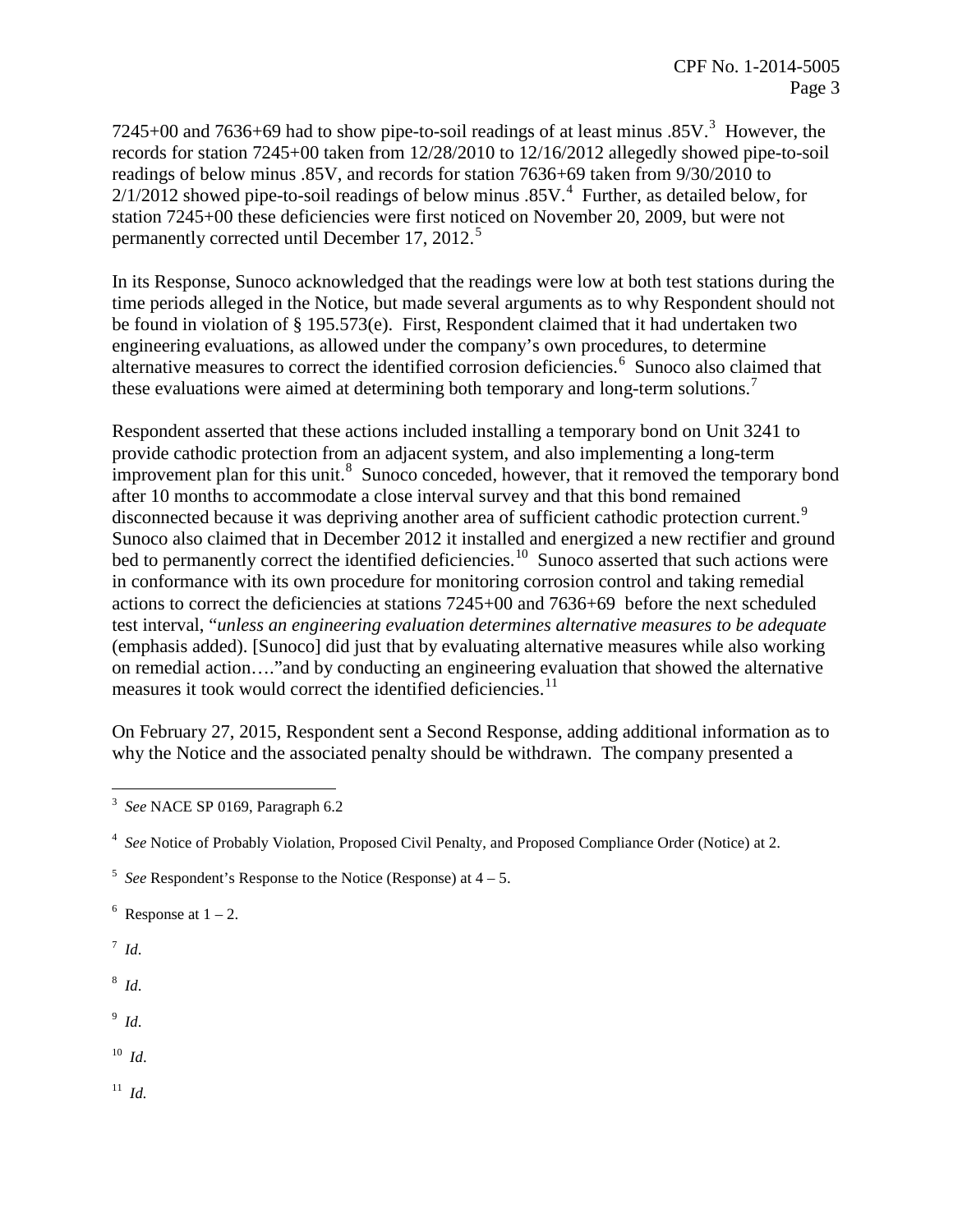chronology of steps it had taken to acquire the easement for an anode ground bed system designed to provide adequate long-term CP.<sup>12</sup>

I am aware of Sunoco's various efforts to correct the identified CP deficiencies at station 7245+00, as well the arguments presented in both its Response and Second Response. However, the evidence presented by Respondent only confirms that the identified deficiencies were not corrected within a reasonable time.

Low readings were first identified for station  $7245+00$  on November 20, 2009.<sup>13</sup> The temporary bond was installed on January 15, 2010, but then disconnected on December 1, 2010.<sup>14</sup> The company's own documents show that no other measures, either temporary or permanent, were put in place to correct this deficiency until December 17, 2012.<sup>15</sup> At this point, over two years had elapsed from the time the temporary bond was disconnected, (and three years after the deficiency was first identified), until the new ground bed and rectifier were energized to permanently correct the CP deficiency.

As noted above, Respondent argued that it had followed its own internal procedures to address the CP deficiencies. These procedures incorporated language from § 195.401(b), which provides that identified deficiencies should be "corrected within a reasonable period of time." According to Respondent, the term "reasonable period" is undefined both under the regulation and its own procedures.<sup>16</sup> Sunoco asserted that it had adhered to  $\S 195.401(b)$  by requiring corrective action to take place prior to the next test interval, or by performing an engineering evaluation to determine if alternative remediation measures were adequate.<sup>17</sup> Respondent specifically noted an email, dated February 6, 2014, in which it stated that it had found its alternative remediation measures to be adequate.<sup>18</sup>

Sunoco is correct that temporary measures were indeed taken to "maintain and improve" the low cathodic protection levels of station 7245+00 while Respondent pursued a permanent solution. However, while Sunoco claimed an "engineering evaluation" was performed to determine if alternative remediation measures were adequate, it has not provided evidence of such an evaluation, nor showed how the temporary measures would correct the deficiency. Further, as seen above, the temporary measures Sunoco implemented were discontinued two years prior to permanent measures being implemented.

14 *Id*.

 $^{15}$  *Id.* 

16 *Id*. at 1.

<sup>17</sup> Response at  $1 - 3$ .

 $18$  Notice at 4.

 $\overline{a}$ <sup>12</sup> *See* Respondent's Second Response to the Notice (Second Response) at 1.

<sup>&</sup>lt;sup>13</sup> Response at  $4-5$ .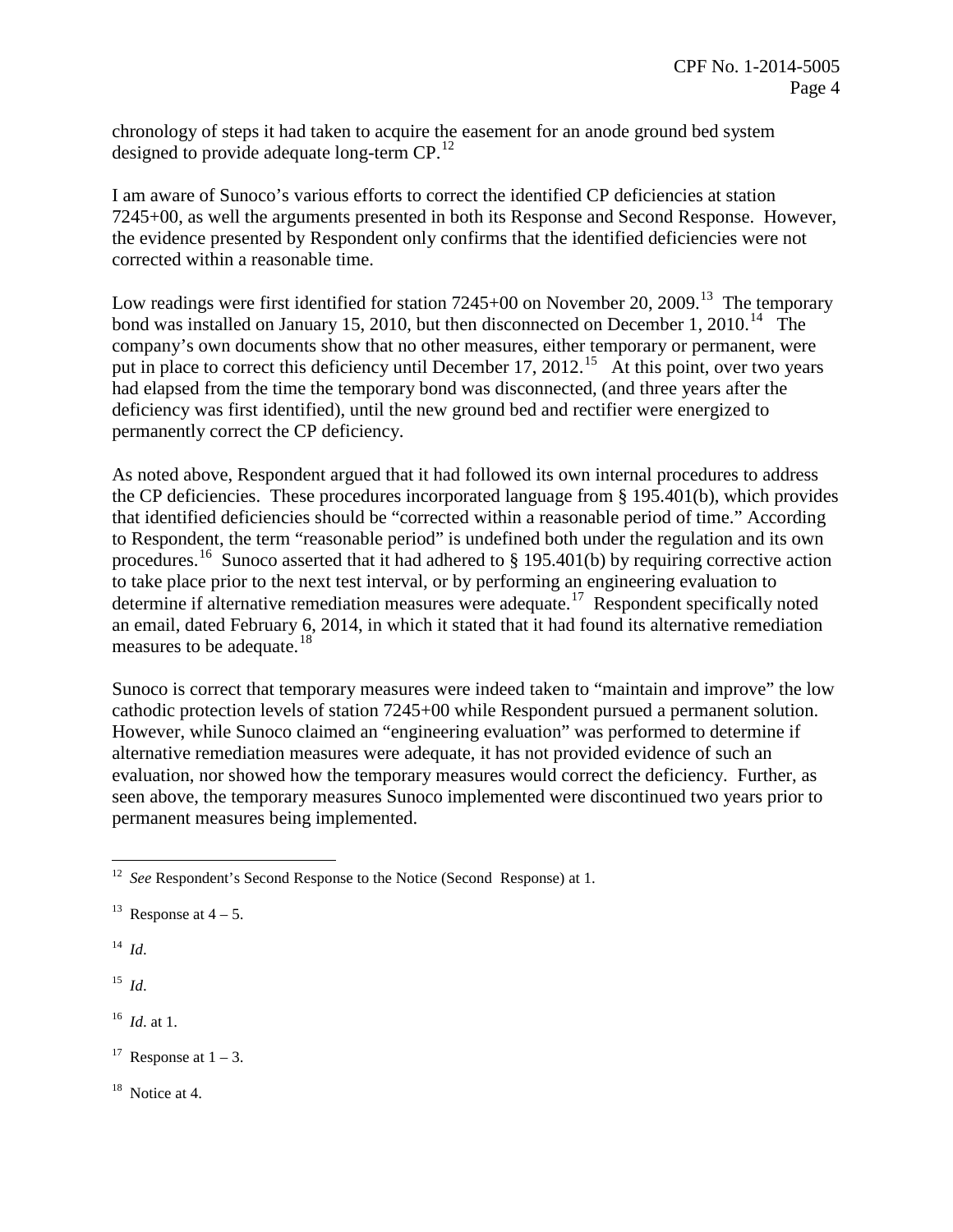While the phrase "reasonable period of time" in  $\S$  195.401(b) is undefined, previous PHMSA final orders have interpreted the phrase to mean generally no more than 15 months – the maximum time allowed between annual cathodic protection surveys under 49 C.F.R. §  $195.573(a)(1)$ .<sup>19</sup> As seen above, Respondent noted a cathodic protection deficiency at station 7245+00 on November 20, 2009, but did not correct this deficiency until over three years later, on December 17, 2012.

Accordingly, after considering all of the evidence I find that Respondent violated 49 C.F.R. § 195.573(e), by failing to correct identified deficiencies in corrosion control within a reasonable time, as required by  $\S$  195.401(b)(1).<sup>20</sup>

This finding of violation will be considered a prior offense in any subsequent enforcement action taken against Respondent.

# **ASSESSMENT OF PENALTY**

Under 49 U.S.C. § 60122, Respondent is subject to an administrative civil penalty not to exceed \$200,000 per violation for each day of the violation, up to a maximum of \$2,000,000 for any related series of violations.<sup>21</sup> In determining the amount of a civil penalty under 49 U.S.C. § 60122 and 49 C.F.R. § 190.225, I must consider the following criteria: the nature, circumstances, and gravity of the violation, including adverse impact on the environment; the degree of Respondent's culpability; the history of Respondent's prior offenses; the Respondent's ability to pay the penalty and any effect that the penalty may have on its ability to continue doing business; and the good faith of Respondent in attempting to comply with the pipeline safety regulations. In addition, I may consider the economic benefit gained from the violation without any reduction because of subsequent damages, and such other matters as justice may require. The Notice proposed a total civil penalty of \$29,500 for the violations cited above.

**Item 1:** The Notice proposed a civil penalty of \$29,500 for Respondent's violation of 49 C.F.R. § 195.573(e), for failing to correct identified deficiencies in corrosion control within a reasonable time, as required by § 195.401(b). Specifically, I found that Sunoco failed to act within a reasonable time to correct identified deficiencies in corrosion control at station 7245+00.

 $\overline{a}$ 

<sup>19</sup> E.g., *In the Matter of Colonial Pipeline Company*, CPF 2-2008-5005, at 4, 2010 WL 6518285 (July 12, 2010) ("PHMSA has generally considered a 'reasonable time' to be the maximum time allowed between required annual cathodic protection surveys (15 months maximum from the discovery of a deficient survey reading).").

 $20$  As for the second allegation of violation, that Sunoco failed to correct identified CP deficiencies at station 7636+69, I am not convinced that there is sufficient evidence to prove that the company failed to take action within a reasonable time. This is because Sunoco has presented evidence showing that the readings between 2010 and 2012 were inconsistent. On 9/30/10, the pipe-to-soil survey was observed to be -0.84V; on 12/28/10, a follow-up survey showed a reading of -0.95V; on 10/12/11, the reading was -0.73V; and on 2/1/13, the reading was-0.89V.

<sup>&</sup>lt;sup>21</sup> The Pipeline Safety, Regulatory Certainty, and Job Creation Act of 2011, Pub. L. No. 112-90, § 2(a)(1), 125 Stat. 1904, January 3, 2012, increased the civil penalty liability for violating a pipeline safety standard to \$200,000 per violation for each day of the violation, up to a maximum of \$2,000,000 for any related series of violations.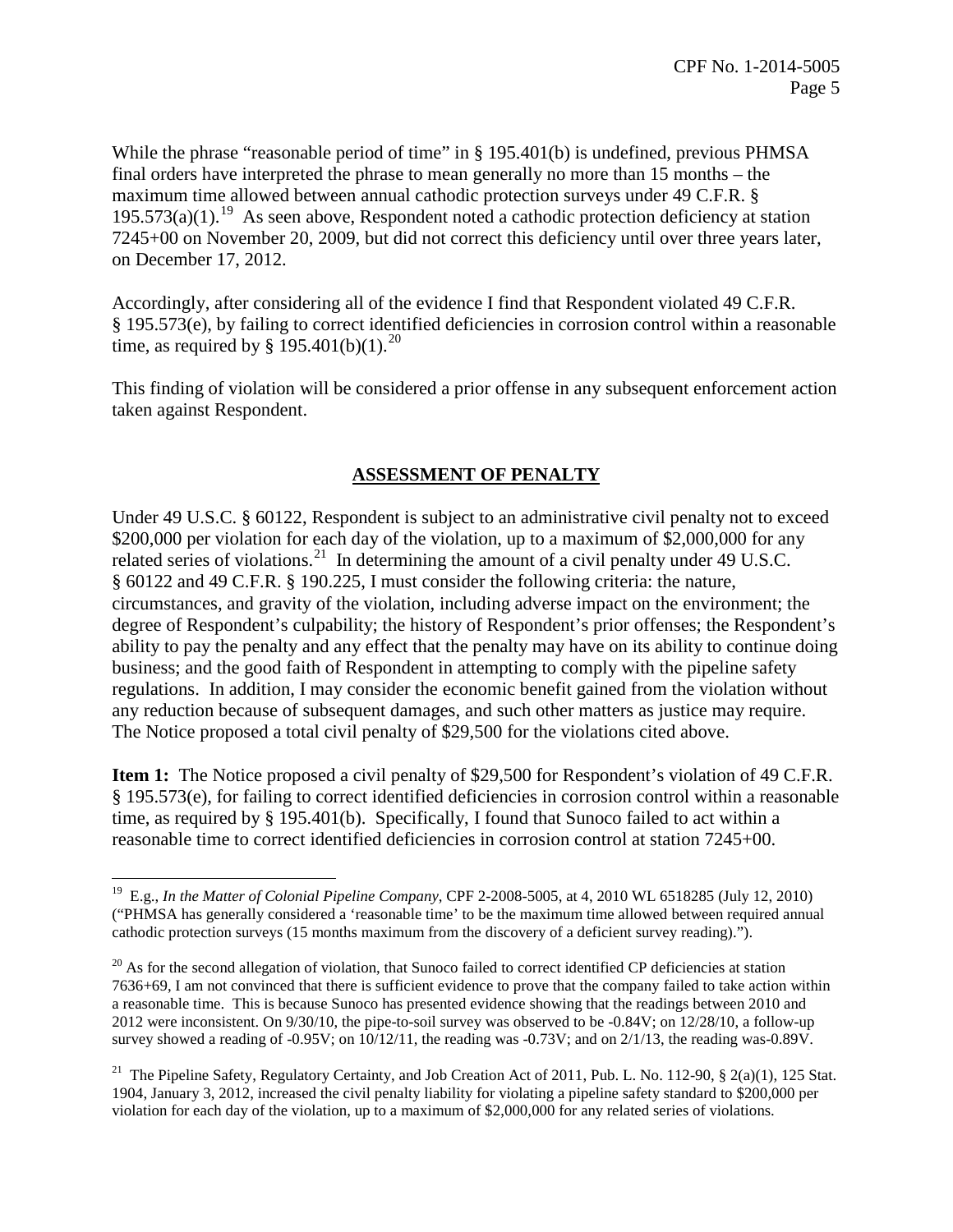Respondent contends that the proposed penalty should either be eliminated or reduced substantially because Sunoco made a good-faith effort to comply with § 195.573(e). Sunoco notes our previous decision in *Kinder Morgan Liquids Terminals, LLC,* which held that a proposed civil penalty may be reduced due to the actions an operator has taken in good faith to comply with a regulation.<sup>22</sup> Sunoco maintains it undertook good-faith efforts to comply with  $\S$ 195.573(e) by undertaking two engineering evaluations to determine alternative measures to correct the identified corrosion deficiencies, first installing a temporary bond at station 7245+00, and then taking steps to implement a long-term improvement plan through the acquisition of an easement to install an anode ground bed system. $^{23}$ 

After reviewing Respondent's arguments, I find the civil penalty proposed in the Notice should be reduced. While still responsible for having violated § 195.573(e), Sunoco's took significant steps to comply with the regulation but failed to achieve compliance for reasons that were partly outside of its control. Specifically, the company not only took action to install a temporary bond for station 7245+00, but it also experienced delays from the property owner of the location where the new ground bed needed to be installed. $^{24}$ 

In summary, having reviewed the record and considered the assessment criteria for each of the Items cited above, I assess Respondent a reduced civil penalty of **\$22,300**.

Payment of the civil penalty must be made within 20 days of service. Federal regulations (49 C.F.R. § 89.21(b)(3)) require such payment to be made by wire transfer through the Federal Reserve Communications System (Fedwire), to the account of the U.S. Treasury. Detailed instructions are contained in the enclosure. Questions concerning wire transfers should be directed to: Financial Operations Division (AMK-325), Federal Aviation Administration, Mike

<sup>23</sup> Response at  $1 - 2$ ; Second Response at 1.

<sup>24</sup> Second Response at  $2 - 11$ .

 $\overline{a}$ 

<sup>22</sup> *In the Matter of Kinder Morgan Liquids Terminals LLC*., CPF No. 1-2011-5001, at 10, 2012 WL 6184429 (Oct. 17, 2012) ("PHMSA does not generally find cause to reduce a civil penalty for corrective actions taken after the operator has already been notified of the deficiency through a compliance inspection by OPS, because operators are expected to bring their facilities into compliance with the regulations, particularly when an issue has been brought to the operator's attention by the agency. Rather, PHMSA generally considers evidence of good faith to be those actions taken by the operator as a deliberate attempt to comply with the regulation prior to when the violation occurred."); *see also In the Matter of Belle Fourche Pipeline Co*., CPF No. 5-2009-5042, at 19, 2011 WL 700607 (Nov. 21, 2011) ("Fourth, BFPL [Belle Fourche Pipeline Co.] argued that the Violation Report included no evidence of the degree of culpability, but rather stated simply that the company was 'culpable' because it had knowledge of the regulation. In prior final orders, I have found that when evaluating an operator's culpability, I determine the extent to which the company deserves the blame for the violation that occurred. In this case, as the operator of the pipeline facility, BFPL is responsible for compliance and therefore is culpable for these violations of the pipeline safety regulations. I find no reason to determine there is any lesser degree of culpability on the part of Respondent for these violations."). Respondent also notes *Belle Fourche Pipeline Co.*, which shows that when evaluating an operator's culpability, PHMSA considers the extent to which the operator deserves the blame for the violation that occurred. Sunoco asserts the proposed penalty should be eliminated or reduced, as with regards to culpability, its personal were aware of the regulation violated and took steps to correct this deficiency – but simply could not do so within a reasonable period of time